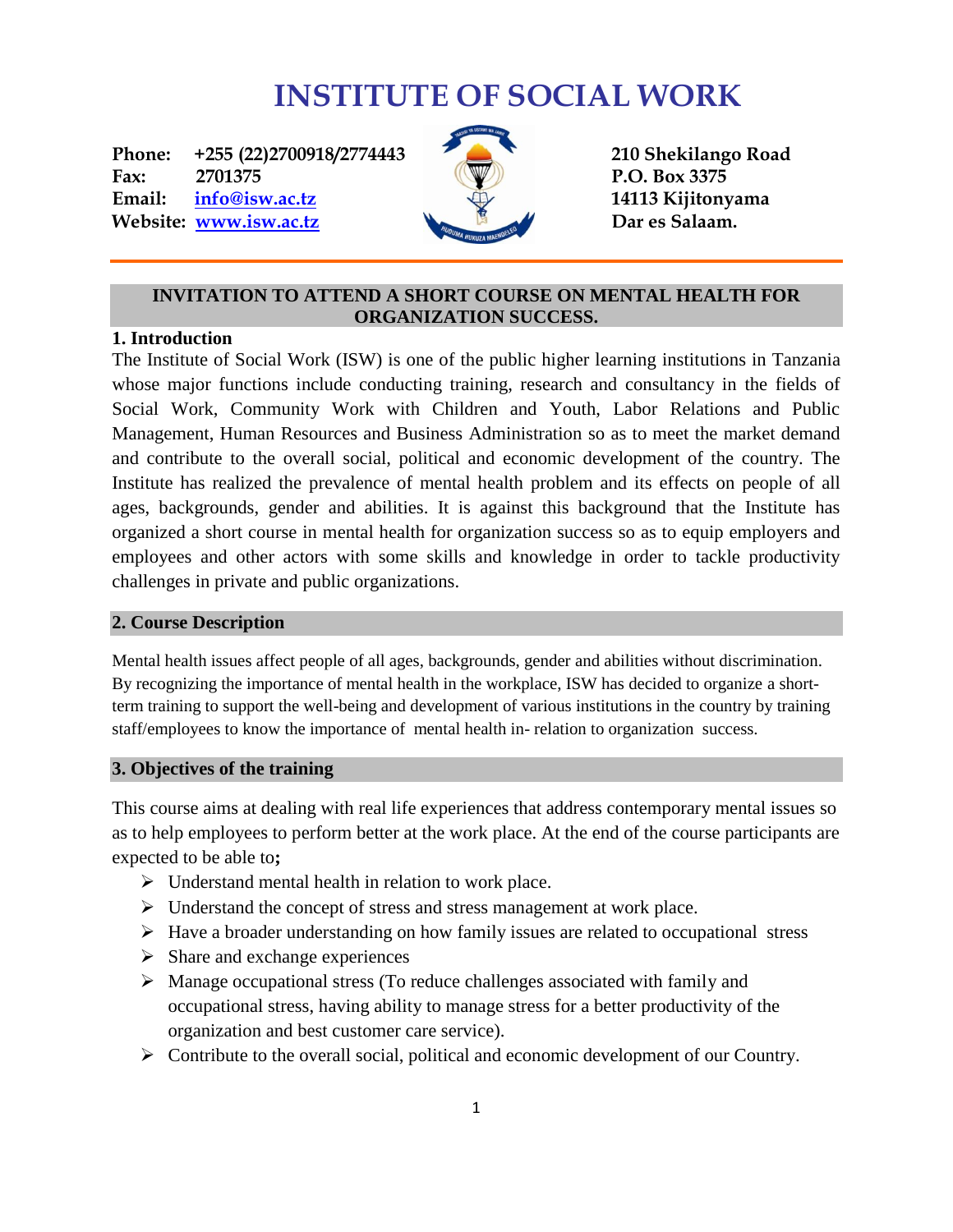# 4. **Course Participants**

This course is tailor made for the following participates; Employers and employees from private and public organizations

# 5. **Area to be covered**

#### **Mental health in relation to work place**

- Meaning of mental health
- Importance of mental health at work place
- Mental health problems/issues /challenges.
- Causes of mental health issues
- Effects of mental problem in organizational productivity

#### **Stress management**

- Meaning of stress
- Sources of stress
- Stress development
- Impacts of occupational stress (burn out)
- Strategies on controlling stress for mental health

#### **Controlling family stress for organization success**

- Meaning and function of family
- Importance of family
- Relationship between family and occupational stress
- Involvement of family in controlling occupational stress
- How to resolve family and work place stress for organization success

#### **Managing occupation stress for organization success**

- Meaning of occupation stress
- Why do we need to control occupation stress
- How to control occupation stress

# **Conflict Management**

- Meaning of conflict
- Sources of conflicts
- Interpersonal and intrapersonal
- Personality and conflict
- How to manage conflict

# **6. Course Facilitation**

The training programs will be facilitated by competent and vastly experienced facilitators in the mentioned areas from the Institute of Social Work. The modality of training will include improved seminar lectures, brainstorming, case studies, discussions and demonstration.

# **7. Course Duration, Venue and Payments Modality**

The course will take five days at the Institute of Social Work (in Dar es Salaam opposite NECTA and TBC) and it will be conducted in two batches. **The first batch will take place from 18** <sup>th</sup> **July 2022 to 22nd July 2022 and the second batch will take place from 28th November 2022**